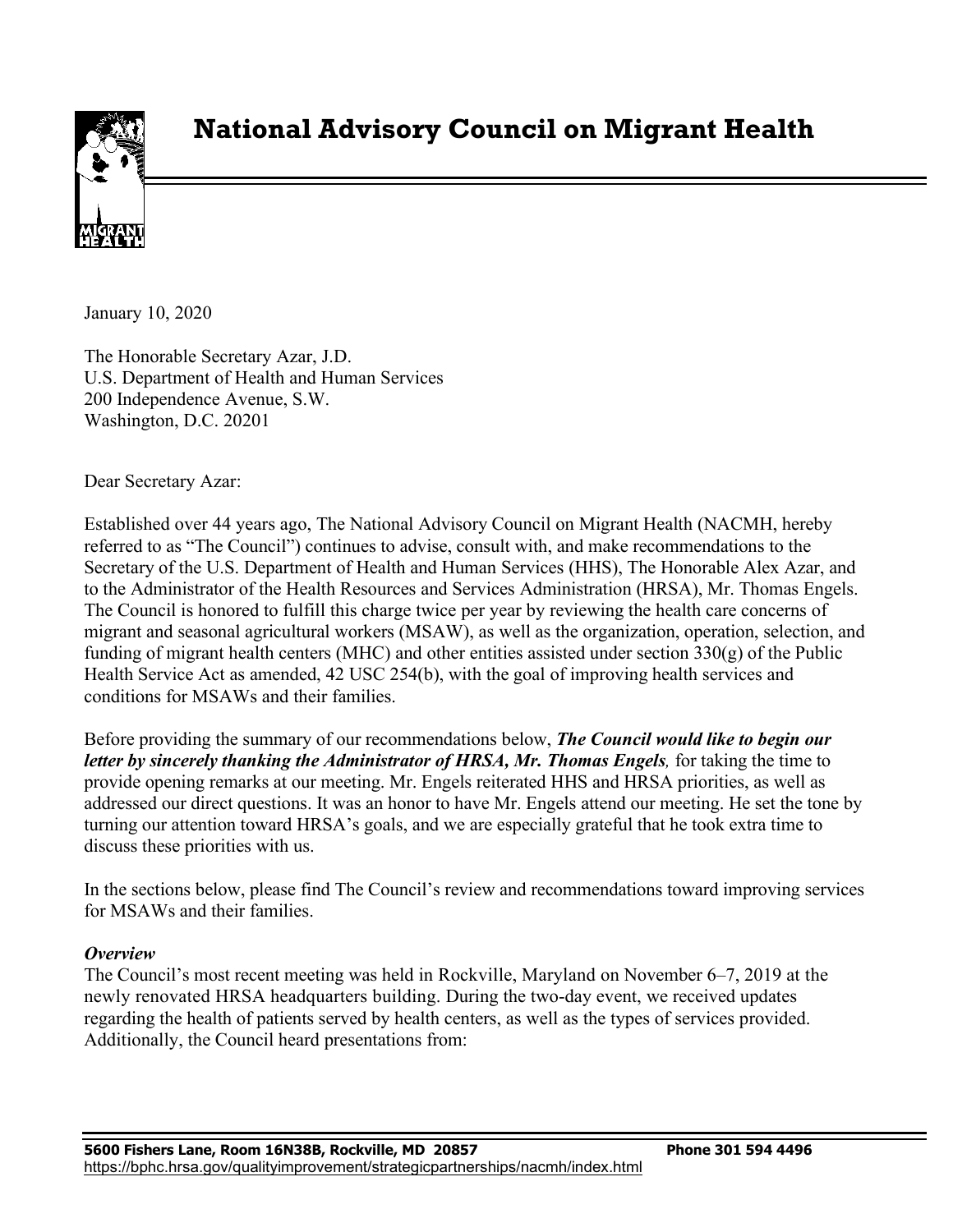- HRSA leadership
- Joseph Gallegos, Senior Vice President for Western Operations, National Association of Community Health Centers (NACHC): **NACHC Update**;
- Rebecca Young, MA, Senior Project Director-Community Engagement, and Iris Figueroa, JD, Staff Attorney of Farmworker Justice on: **Violence in the Field**;
- Cheryl Seymour, MD, Medical Director of Maine Migrant Health Program, Augusta, ME on **Structural Differential Considerations in Migrant and Seasonal Agricultural Worker Health Care**;

In addition, a panel presentation and discussion on the Demographic Profile of United States Farmworkers as well as Housing Options and Concerns was presented by:

- Susan Gabbard, PhD of JBS International and Daniel Carroll, Employment and Training Administration, Office of Policy Development and Research, U.S. Department of Labor (DOL) on **Overview of the National Agricultural Workers Survey**; and
- Jennifer Lee, Senior Analyst, Division of Immigration and Farm Labor, Office of Policy, Wage and Hour Division, DOL on **Agricultural Worker Protections in Law, H-2A Program and Housing;** and
- Ed Franchi, Director, Agricultural Worker Program, Keystone Rural Health Center, Chambersburg, PA on **Health Center Perspectives.**

In accordance with The Council's charge under section  $330(g)$  of the Public Health Service Act as amended, 42 USC 254(b), and emphasizing the goal of improving health services and conditions for MSAWs and their families, we submit the following recommendations for your consideration.

## *Recommendations*

In this letter, The Council will emphasize one main objective – to increase the number of MSAWs served to 2 million. To achieve this, we present an overarching recommendation for a *"Healthy Farmworker*  2030" initiative along with a set of related goals that align with HRSA objectives to improve the state of health of MSAWs and their families over the next 10 years. As the Secretary and Administrator are aware, the National Healthy People initiative is developed each decade with a new set of science-based, 10-year object[i](#page-9-0)ves with the goal of improving the health of those living within the United States.<sup>i</sup> Although National Healthy People 2030 objectives outline priorities and needs of the overall American population, the highly unique nature of MSAW lives and lifestyles require a corresponding and unique set of health priorities and objectives that can be addressed over time. To address this, we provide three main recommendations for the "Healthy Farmworker 2030" initiative.

## **Healthy Farmworker 2030**

## *Recommendation I*

The *"*Ag Worker Access Campaign" is a national initiative to **increase access** to quality healthcare for America's agricultural workers and their families.<sup>[ii](#page-9-1)</sup> The primary aim of the Ag Worker Access Campaign emphasizes collective commitments to a longstanding goal of serving at least 2 million farmworkers through the Health Center Program (HCP). In support of this important goal, our recommendations request that HRSA and the Bureau of Primary Health Care (BPHC) provide the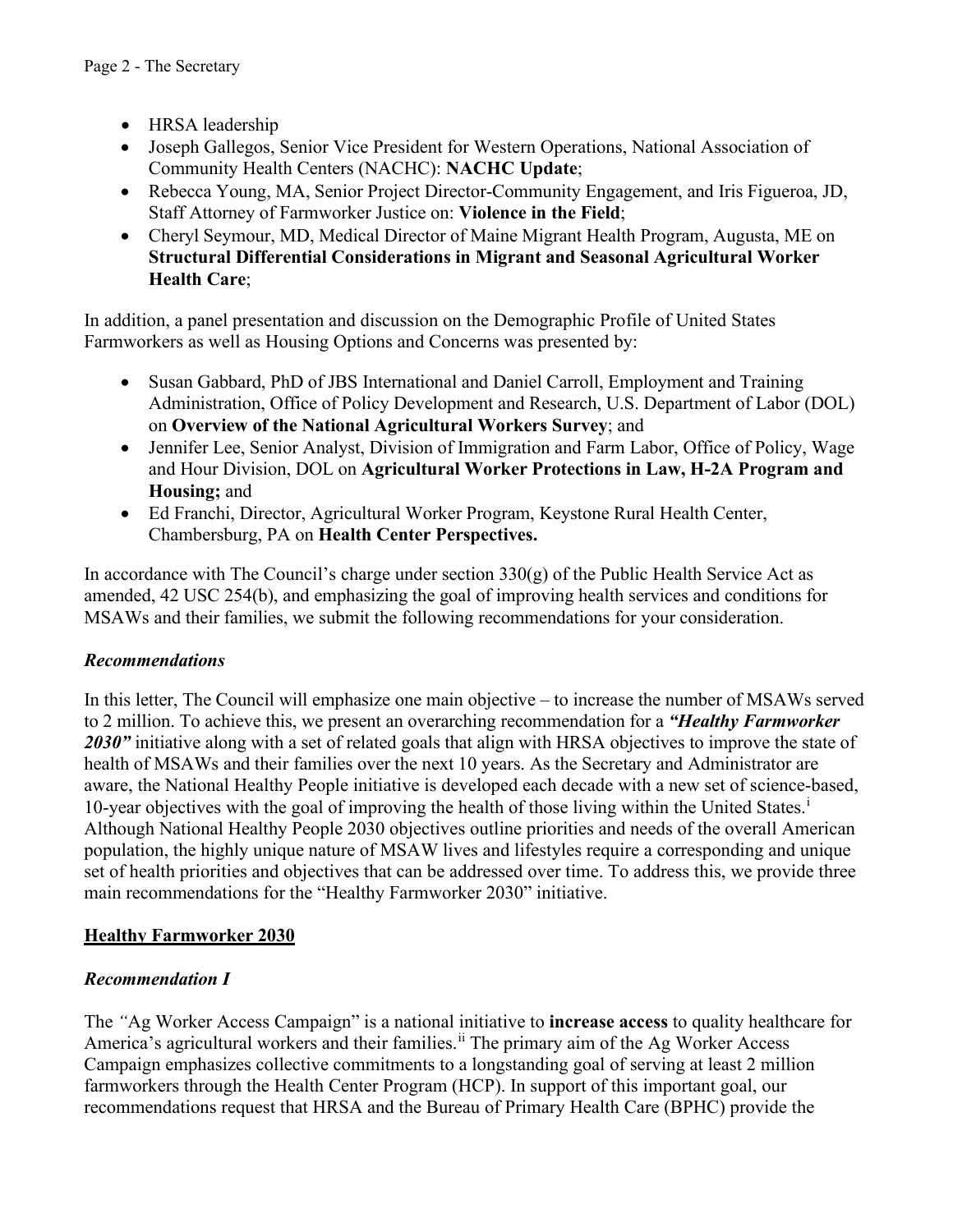procedural and administrative supports necessary to reach a population of 2 million MSAWs served by health centers. To do this, we recommend that:

- 1. The operational site visit (OSV) process establish a protocol of accountability that requires health centers to meet their declared target of MSAWs served, along with both monetary incentives and penalties for met and unmet goals, respectively.
- 2. Value Based Care (VBC) and Quality of Service (QS) indicators are routinely evaluated to confirm and ensure that proportions of funding established for the use of clinics to serve MSAWs is, indeed, used to reach/serve MSAWs and their families.

## *Background for Recommendation I*

The Health Center Program (HCP) is a vital part of our healthcare system, providing access to over 28 million patients in underserved areas.<sup>[iii](#page-9-2)</sup> Health centers serve close to a million MSAW patients annually. However, there is an estimated population of over 2.5 - 3 million MSAWs in the United States.<sup>iv</sup> The HCP ser[v](#page-9-4)ed approximately 972,251 MSAWs in 2017,<sup>v</sup> and 995,232 MSAWs in 2018.<sup>[vi](#page-9-5)</sup> This represents a 2.36 percent increase of 22,981 agricultural workers and their families from 2017.

*The Problem:* In 2017, it was targeted that health centers would increase the number of MSAW workers and family members served by 15 percent each year over the next five years. Unfortunately, health centers continue to fall short of this important goal. Moreover, the Ag Worker Access Campaign's primary objective was to reach the longstanding goal of serving at least 2 million farmworkers through health centers by the year 2020.

The Council believes that adjusting OSV and VBC protocols around funding could assist in meeting these important goals. The Council thus recommends that, when conducting OSVs, BPHC require health centers to be held accountable to the MSAW funding that they receive. Specifically, we recommend that additional screening questions address how each migrant health center is conducting outreach, how the nominal fee is implemented from their perspective, and how the health center is addressing transportation needs – a key area of concern that inhibits health center access. It is imperative that the BPHC holds MHCs accountable to the funding they receive for providing care to this vulnerable population by including language in the OSV and VBC protocols that addresses how MSAWs are being served through effective outreach efforts and that the monetary allocation of MHC funding is appropriate for the number of MSAWs they are serving.

Additionally, the board of directors should hold the health center management responsible for carrying out the purpose of the MHC, to include providing care that meets MSAWs unique needs inclusive of effective outreach, transportation, and a nominal fee from the patient's perspective.

*The Explanation:* Both public and private payers have begun focusing on novel payment and caredelivery models to promote value-based, high-quality, and affordable care. The goal of these alternative payment models are to achieve better outcomes at a lower cost through performance-based payment models that promote patient-centered, population-based, high-quality, coordinated, accessible, and effective care.<sup>[vii](#page-9-6)</sup> The Council believes that, in light of the growing emphasis on quality reporting, it is important to understand factors influencing the capacity and readiness of health centers to participate in quality reporting. For example, a patient target is the sum of patient projections from awarded health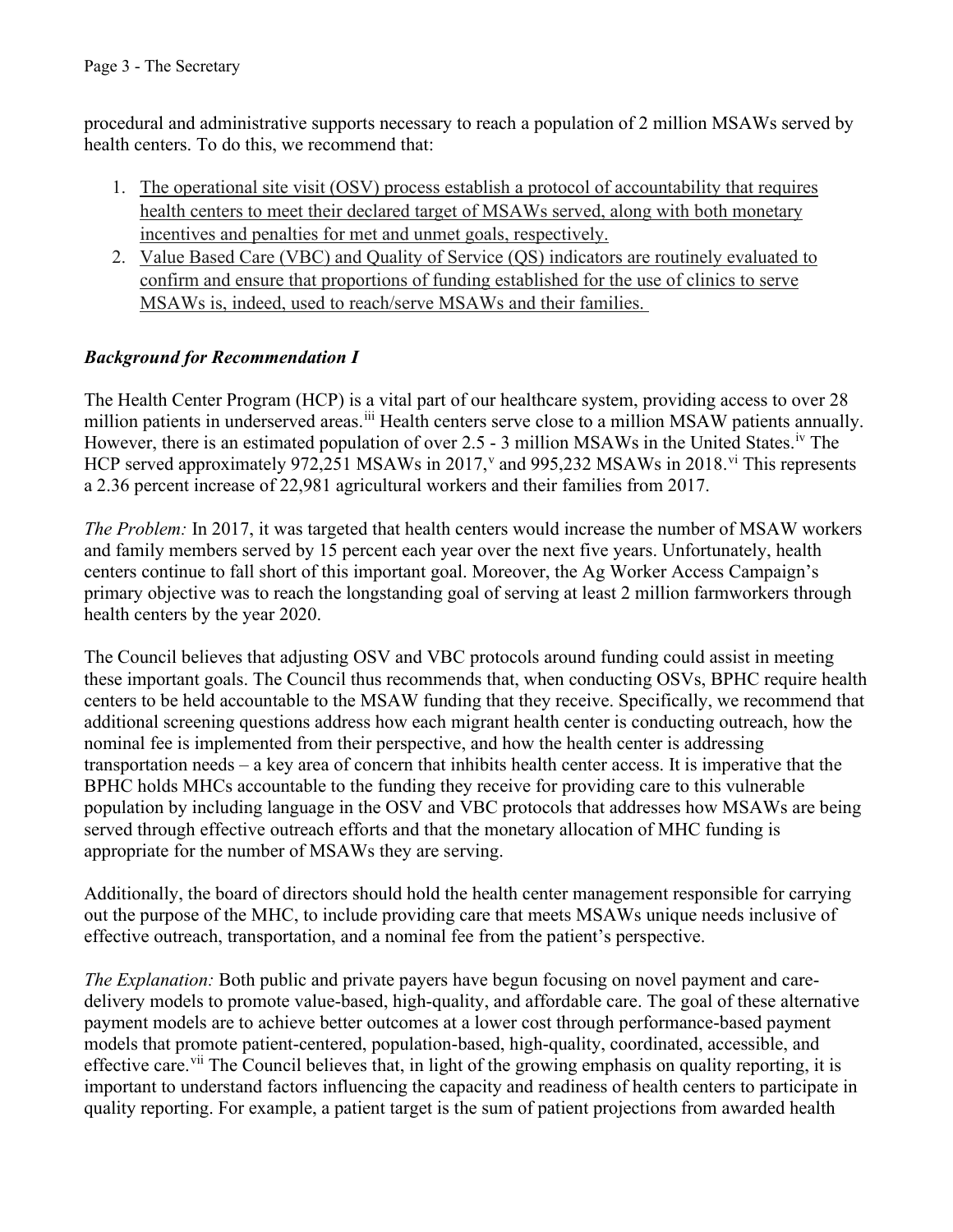care program applications for operational funding. HRSA uses the patient target to ensure that Service Area Competition (SAC) applicants are aware of the number of patients expected to be served in each announced service area. [viii](#page-9-7)

The Council recommends changes to OSV and VBC protocols to promote advances in payment models that allow health centers to better achieve its patient target goals. We specifically point to the current Site Visit Protocol (SVP), updated August 2019, which includes no questions on how MSAW populations are serviced; furthermore, the word "migrant" is only mentioned twice in the SVP and is not in reference to how MSAWs are serviced, but addresses the service site (i.e., migrant camp). Further, details available at the SAC Technical Assistance website, indicate that the patient target is used to assess health center progress toward serving the number of patients for which funding was awarded (Service Area Announcement Table (SAAT)). Thus, MHCs must be held accountable to the patient targets they set for funding. Moreover, the funding allocation for CHC versus MHC is within the total patient target and does not constitute specifically how many MSAWs a MHC grantee has to serve, and this must be defined. [ix](#page-9-8)

*Opportunities and Impact:* Achieving the goals of increasing the population of MSAWs served at health centers, as well as strengthening the financial sustainability of serving the MSAW population will require new models of paying for health services and technologies that deliver better value for money. Thus, we also encourage the use of balanced incentives and penalties that provide new and fair models that will depend on encouraging delivery of reaching the target MSAW population as a measure of value. HRSA and BPHC are large investors in the public health safety net system. According to Uniform Data Set (UDS) data, grants from the BPHC represented a mean of 27 percent of total income for the CHCs in our sample; Medicaid paid for 48 percent patients overall in 2018.<sup>[x](#page-9-9)</sup> Thus, BPHC and HRSA have an invested stake in the targets of MSAWs served, when funding is provided for that specific purpose.

There are several points that would help confirm the impact of the Healthy Farmworker 2030 Initiative. Moreover, in the light of the discussions to seek pathways for serving additional MSAWs. The Council urges the BPHC to pursue the following opportunities and information:

- 1. To assess the collective impact of enabling services funding through the annual Uniform Data System (UDS) reporting HRSA's Program Assistance Letter (PAL) - Proposed UDS Changes for Calendar Year  $2020^{xi}$  - provides an overview of changes to HRSA's  $2020$  UDS, to be reported by HCP awardees and look-alikes in February 2021. The PAL addresses standardized assessment(s) to collect information on the social determinants of health (SDOH) or social risk access to quality, culturally competent comprehensive primary health care services for MSAWs and their families. Resources such as PRAPARE, iHELP, and WellRx; and number of patients that screened positive for lack of transportation and access to public transportation, housing, food insecurity, and financial strain can be used to inform and reinforce requirements to adhere to MSAW patient targets.
- 2. In September 2019, the Office of Quality Improvement's Data and Evaluation Division published an article in the Health Affairs Journal titled Enabling Services Improve Access To [Care, Preventive Services, and Satisfaction Among Health Center Patients. The results confirm](https://www.healthaffairs.org/doi/full/10.1377/hlthaff.2018.05228)  the value of systematic delivery of enabling services in reducing access barriers and improving satisfaction among health center patients. Additionally, The Agricultural Connection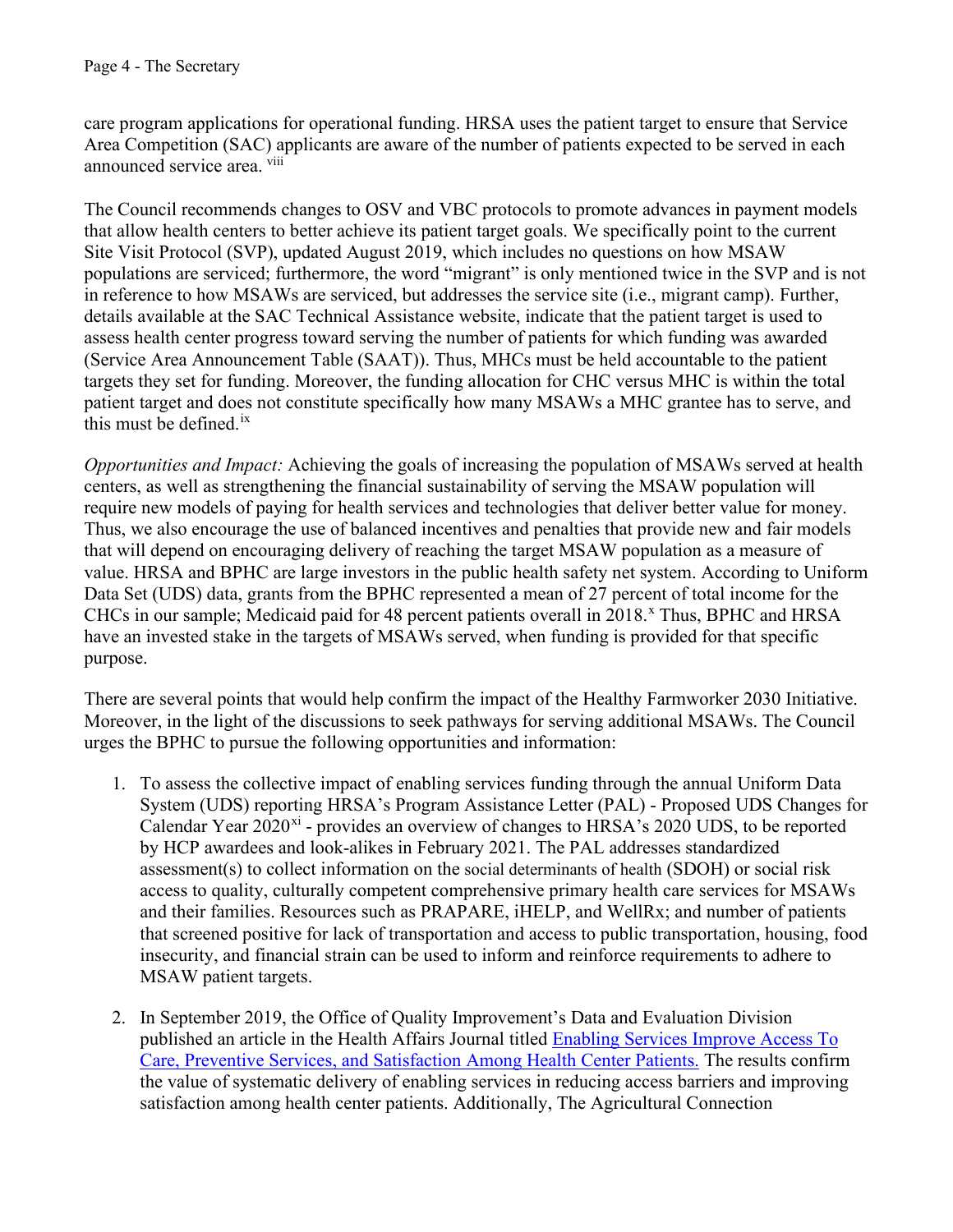Community[xii](#page-9-11) provides a collection of workforce information and technical assistance resources that support career services and training for MSAWs. This venue can be used to post information about local health centers. Finally, the [DOL State Monitor Advocate network](https://www.doleta.gov/mas/services/) is willing to disseminate the information on health centers and the availability of health care. The Council urges BPHC to pursue these relationships to provide local health center information.

#### *Recommendation II*

In order to reach the goal of **improving services** to MSAWs, with the overall objective of reaching the target of 2 million MSAWs served, it will be critical for HRSA to establish a series of protocols designed to project its future needs. For example, for years, the data collected through the National Agricultural Workers Survey (NAWS) has been critical to the design of programs and services that best meet the needs of the general farmworker population. Thus, we ask HRSA to continue its commitment to support and strengthen the NAWS. While the current NAWS data provides important insights into the demographic conditions of the crop workers in America, it does not include H-2A workers and others who work in areas that meet the definition of agriculture in all its branches, as defined by the Office of Management and Budget developed North American Industry Classification System (NAICS). Thus, The Council recommends:

- 1. Health centers establish partnerships with industry, growers and labor contractors in their service area to determine how the labor force is changing, as well as how health centers can best access potential patients during their contracted period. Included in the discussion should be a clear understanding of how workers will be properly transported to the respective health centers.
- 2. As the numbers of H2A workers increase, HRSA collaboration with governmental agencies such as the DOL to establish a registry to identify their locations would be critical to addressing their health care needs.
- 3. HRSA remain abreast of population demographic shifts, including a shift from single males to single females, to prioritize future health care needs for health centers and the populations they serve.
- 4. HRSA partner with the DOL in order to expand the coverage of the farmworker survey to include H-2A workers, those that meet the definition of NAICS agriculture in all its branches, and the families of these groups in order for NAWS to better complement HRSA data on healthcare visits by providing reliable data on farmworkers available to compare health center patients to the larger population, to enable decisions about care provision.
- 5. Establishment of a working group to develop, merge and analyze existing data. We specifically recommend that HRSA partner with other agencies to collate and/or expand data collection related to MSAWs with the aim of informing and monitoring health interventions at the federal level. The development of a cross-agency collaboration could produce a framework that includes "common rule" updates to facilitate secondary use of data for research, common Data Use and Reciprocal Support Agreements, common enforced technical functionalities and specifications based on standard application programming interfaces (APIs), and data portability from Health Insurance Portability and Accountability Act (HIPAA)-covered entities.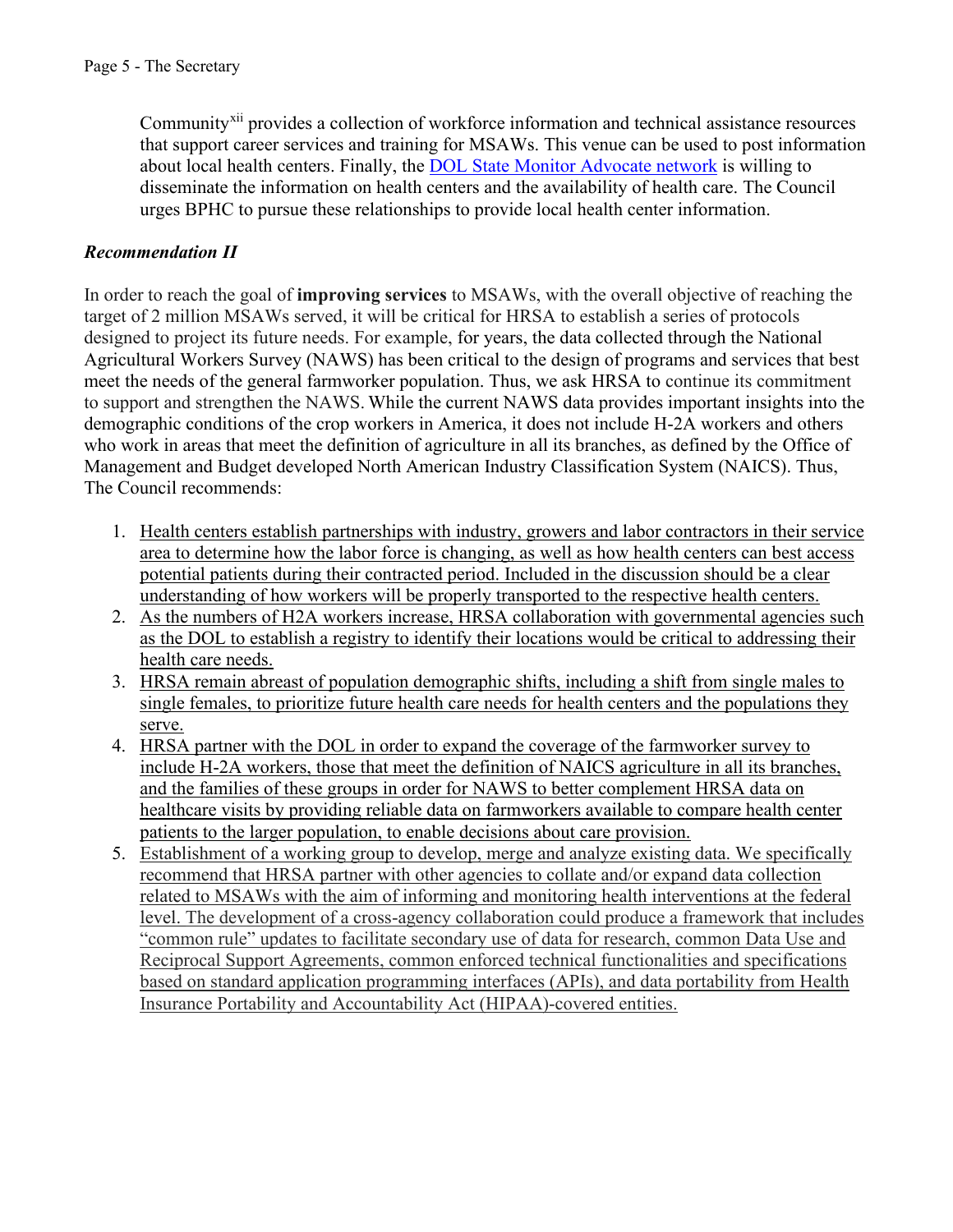### *Background for Recommendation II:*

Since the NAWS survey started in 1989, the demographics of the farmworkers have shifted. Recent findings suggest that there are fewer U.S.-based migratory workers today, which has declined from 49 percent in 2000 to just 19 percent in 2016. Moreover, the average MSAW age has increased from 31 years to 38 years over this same period.<sup>[xiii](#page-9-12)</sup> Finally, there are more women working in the fields, and more than 50 percent of the agricultural workers surveyed are parents.<sup>xiv</sup> In addition to the changing social demographics, the number of H2-A visa crop and livestock workers have more than doubled, showing a significant increase from 89,000 to over 196,000 workers of those surveyed.<sup>[xv](#page-9-14)</sup>

*The Problem:* NAWS is an employment-based, random sample survey of U.S. crop workers. Currently, its sampling design does not include persons employed at eligible establishments who do not perform crop-related work, such as livestock and dairy workers, unless such workers also perform crop-related work. Moreover, the NAWS excludes crop workers with an H-2A visa (a temporary-employment visa for foreign agricultural workers). Finally, any report from the NAWS also excludes the family members of the above groups.

*The Explanation:* The accurate and comprehensive collection of MSAW data is critical when designing programs and services for this isolated population, so it is imperative that the surveying of workers in the H-2A program be included in the NAWS survey. The H-2A program allows U.S. employers or U.S. agents who meet specific regulatory requirements to bring foreign nationals to the United States to fill temporary agricultural jobs. The crop worker population has changed becoming older and more female. Moreover, the national crop worker patients of health centers include higher numbers of older, sicker and uninsured patients compared to other providers.

*Opportunities and Impact:* Efforts are underway to support a wider adoption of The National Migrant and Seasonal Head Start Collaboration Office Effective Partnerships Guide. Efforts include making the guide available through the Primary Health Care Digest. This resource should be used to assist in growing partnerships.

Additionally, the primary purpose of the NAWS survey is to monitor the terms and conditions of agricultural employment and assess the conditions of hired workers who are currently employed in crop and crop-related work. The survey also generates information for various Federal agencies that oversee farmworker programs. To be interviewed, workers must be hired by an eligible establishment and working at an eligible task. Eligible establishments are those classified in the NAICS as Crop Production (NAICS code 111) or as Support Activities for Crop Production (NAICS code 1151).

In order to carry out this sampling protocol, the NAWS field interview personnel travel to farms without knowing the proportion of individuals who will not be eligible to survey (H-2A, livestock, etc.). This increases costs of implementing the survey. In order to decrease costs, and expand the information available to health centers, we encourage the expansion of eligibility of the NAWS survey population.

HRSA currently supports the DOL with some funding for the NAWS. However, the data obtained is insufficient to estimate the total number of MSAWs who are eligible for HRSA HCP care. This is a result of the definitional differences of a MSAW between the HRSA and DOL, the eligible HCP MSAW population is larger than the population counted as farmworkers by the DOL. The Public Health Service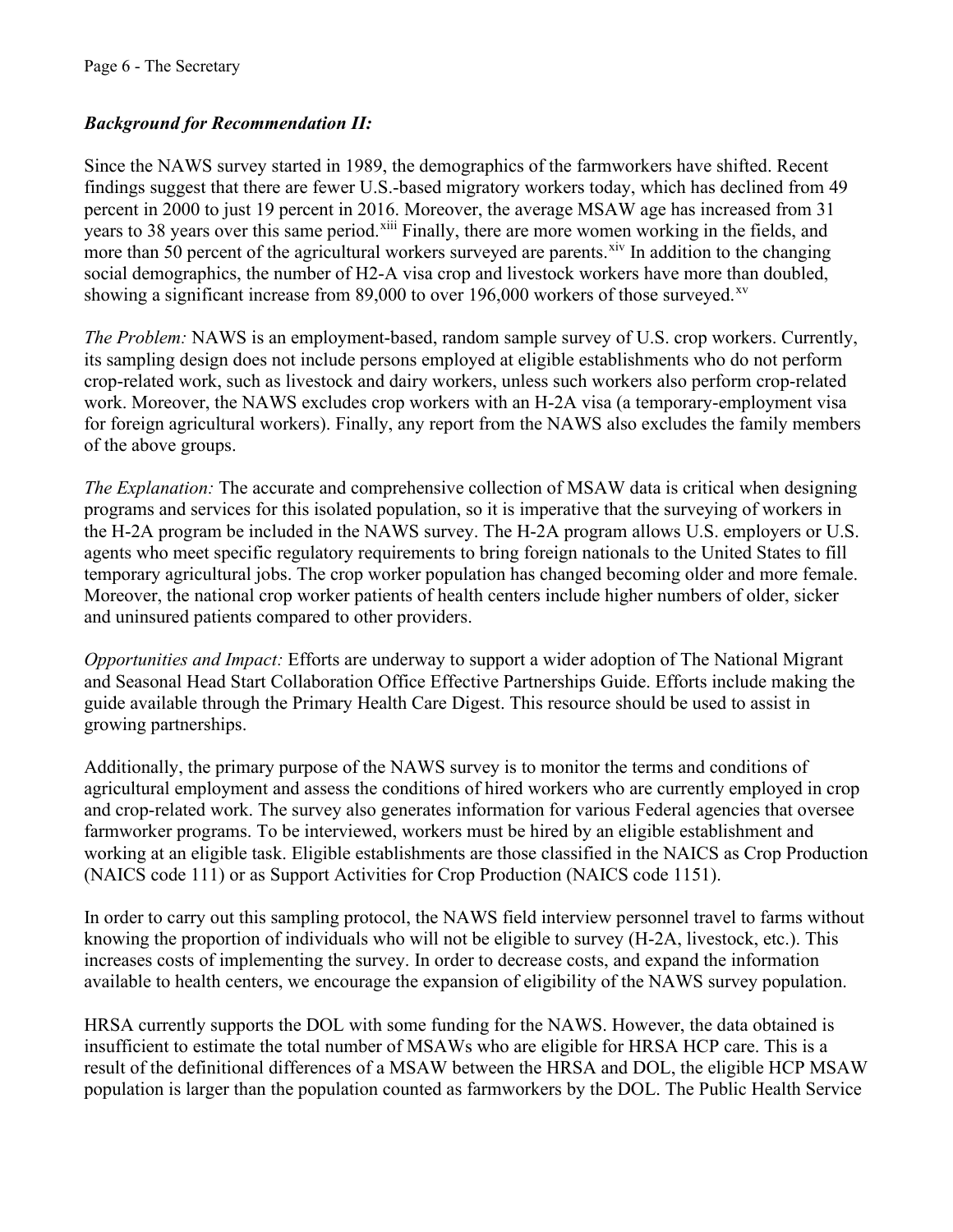(PHS) Act recognizes individuals and families for whom migrant labor is their principal, although potentially not their only, form of labor. It also includes workers who perform both crop and other types of farm labor duties (e.g., livestock) within a 24-month period, allowing for transitional health care despite the seasonality of agricultural labor. This differs from the more narrowly defined DOL/NAWS definitions where a migrant farmworker is "a person who reported jobs that were at least 75 miles apart or who reported moving more than 75 miles to obtain a farm job during a 12-month period." The NAWS is not a population-based census survey, and as stated earlier it does not sample persons with an H-2A visa, farmworkers who have worked outside of agriculture for more than one year and persons who do not perform crop-related work.

Information provided to guest workers by the H-2A program (DOL) should include the eligibility process for health insurance through the marketplace as well as eligibility for financial assistance and cost-sharing reductions that can lower the cost of health insurance. HRSA published "A Guide for Rural Health Care Collaboration and Coordination."<sup>xvi</sup> This resource discusses how rural providers can work together to identify health needs in their communities, create partnerships to address those needs, and develop a "community minded" approach to health care. The guide includes case studies illustrating how providers in two communities created networks and partnerships to improve the efficiency of care, optimize resources, and improve the lives of their residents. Such a resource should be used widely to connect with industry leaders, including growers, in a partnership to reach farmworkers and allow them access during work hours.

## *Recommendation III*

The Council would like to draw special attention to health disparities and poor health outcomes that are the direct result of structural variables and violations in human rights. Unfortunately, the low wages, sexual harassment and abuse that many workers in general are exposed to are some of the human rights violations that agricultural workers also face. The Council sees these not only as violations of human rights, but also recognizes the structural systems in place such as policies, economic systems as well as other institutions that contribute to the social and health inequities within MSAW communities. To remedy this, The Council recommends that:

- 1. The Department of Health and Human Services consider initiating conversations across departments to address structural interventions that would promote MSAW health. For example with the Departments of Labor, Agriculture, Justice, Education.
- 2. HRSA, at the HCP level, raise awareness of the high prevalence of sexual harassment and other human rights violations in agriculture by increasing health center capacity to better identify victims. This may include:
	- Training staff (front office and clinical) to appropriately screen, identify and refer people who are or have been harassed.
	- Equipping staff and providers with appropriate resources and tools, such as "Structural Vulnerability: Operationalizing the Concept to Address Health Disparities in Clinical Care."[xvii](#page-9-16)
	- Establish collaborations with federal and non-federal partners engaged in anti-harassment efforts to increase capacity of all agencies/organizations to better serve MSAWs and ensure consistent access to health and enabling services by collaborating with local workforce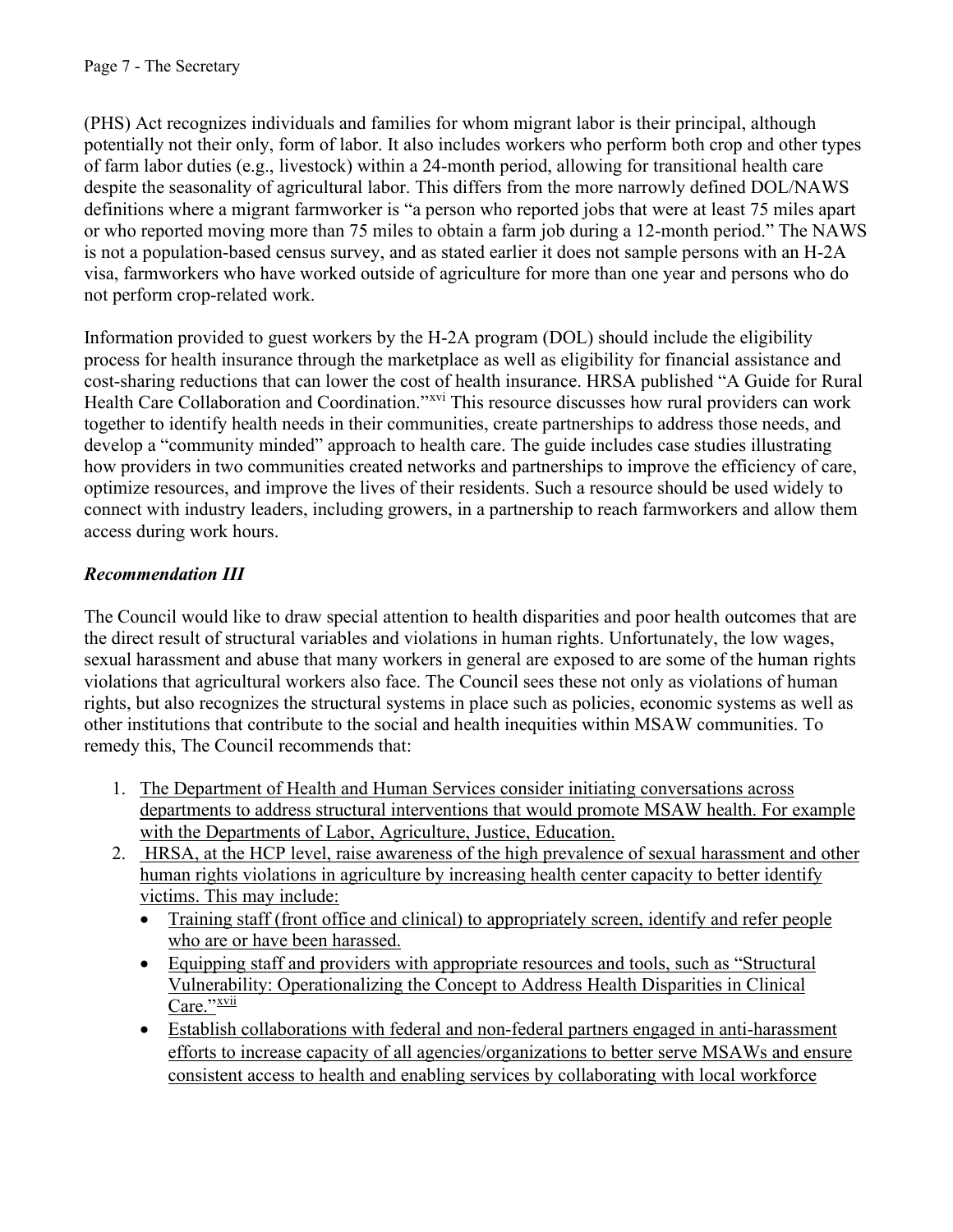programs, Migrant Head Start and Migrant Education to cross train staff in screening, identification and referral for victims.

- Explore methods of leveraging existing data sets or tailoring of future data collection to better characterize the relationship between the unmet social needs of MSAW and health outcomes. We specifically recommend that HRSA:
	- o Consider aggregating PRAPARE survey data at a national level for MSAW patients as means to track and assess its commitment to health equity.
	- o Identify regional or state-based policy differences or interventions and develop methods of monitoring changes in health outcomes that may correlate with these interventions.
	- o Consider the unique characteristics of MSAWs when engaged in broader conversations about data collection and return on investment for interventions in the social determinants of health.

## *Background for Recommendation III:*

Paul Farmer defines structural violence as social arrangements that systematically bring subordinated and disadvantaged groups into harm's way and put them at risk for various forms of suffering.<sup>[xviii](#page-9-17)</sup>

*The Problem:* Researchers committed to advancing social justice have sought to "resocialize" suffering by tracing its origins to political‐economic processes, social structures, and cultural ideologies. Farmworkers in the United States are one population that systematically endure conditions of structural violence, including deplorable wages and endemic poverty, forms of stigma and racism, occupational health and safety hazards, poor health and limited access to health care services.<sup>[xix,](#page-9-18) [xx](#page-9-19)</sup> Thus, a tradition of legal exceptionalism has historically regarded farm labor as distinct from other kinds of work.

*The Explanation:* The average income of the nearly two million farm workers in the United States is between \$10,000 and \$12,499. Farmworkers also face numerous obstacles to receiving health care including lack of transportation, lack of paid sick leave, risk of job loss if they miss work, and human trafficking.

Low wages, harsh working conditions, and a lack of legal protection, combined with an ever increasing demand for cheap labor, have resulted in growing numbers of forced labor abuses.<sup>[xxi](#page-9-20)</sup> Trafficking in persons, or human trafficking, is often confused with human smuggling. Human smuggling involves the willing transport of one person by another between locations or across international borders, whereas trafficking in persons involves the involuntary movement and/or sale and exploitation of a person against their will.<sup>xxii</sup> Human smuggling is considered a "crime against the state," whereas human trafficking is considered a "crime against the person."

*"The trauma caused by the traffickers can be so great that many people may not identify themselves as victims or ask for help, even in highly public settings." (Department of Homeland Security[xxiii\)](#page-9-22)*

*Opportunities and Impact:* There is a growing recognition that the root cause of health disparities are structural in nature, i.e. policies, systems and institutions that create or maintain inequity in the SDOH. While there is a continued need for funding and other technical support of services that address the non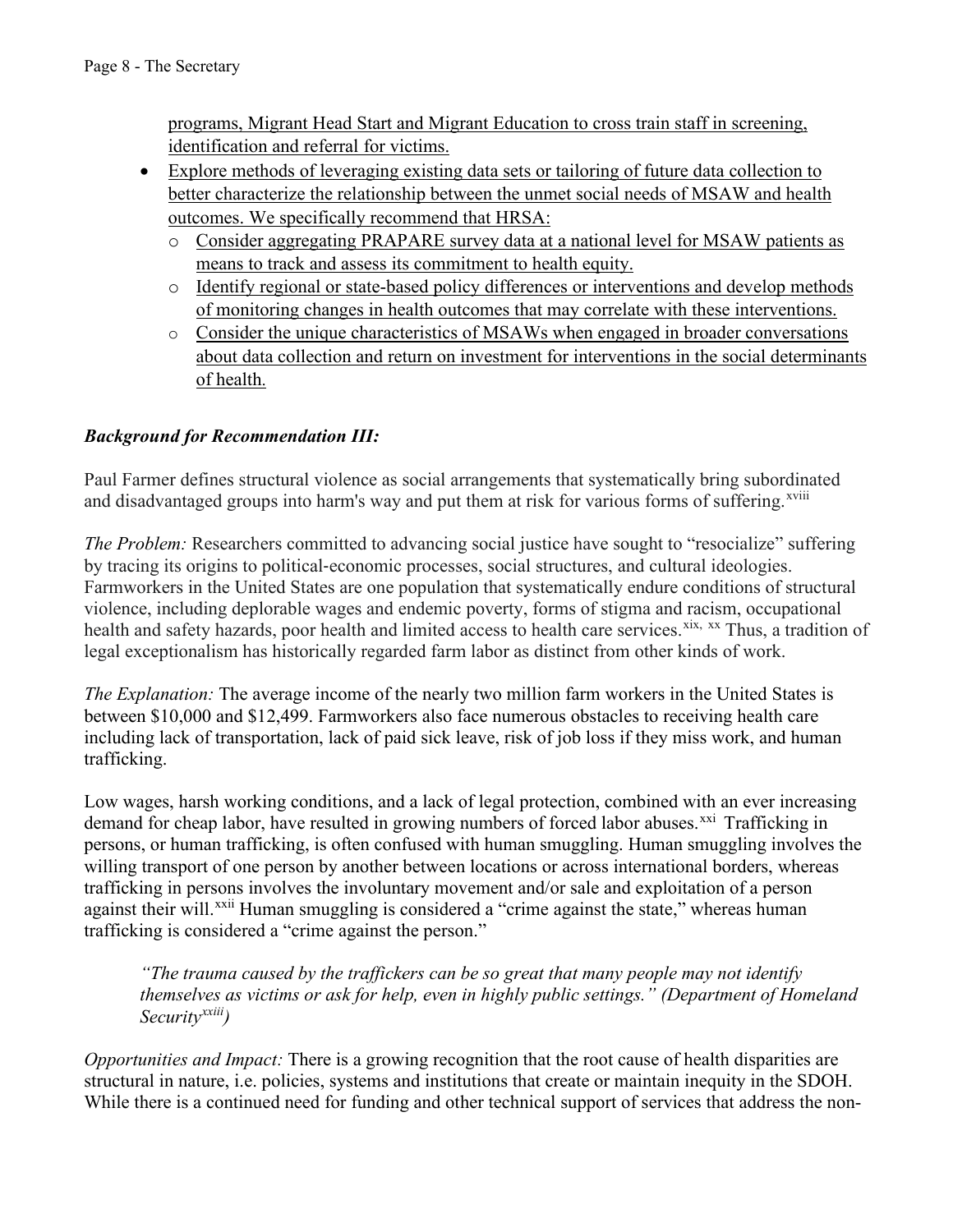medical social needs of patients (e.g., enabling services), ultimately direct attention to the structural drivers of the SDOH is required in order to close the gap in health equity.

Attention to structural forces is especially important to address the health disparities seen in the MSAW community. It has been well documented in population surveys and direct testimony from farmworkers, MHCs and other stake-holders, that MSAWs frequently lack adequate and safe housing, independent transportation, available healthy food and knowledge of or access to support in addressing workplace health concerns.

Our recommendation is to support MSAWs through policy-based assistance and prevention programs by providing incentives to the community health centers that have such programs in place. Much of the SDOH screening and innovation to date is focused at the level of individual community health centers, which helpfully facilitates partnerships and interventions at local and regional levels. Thus, interventions to address the SDOH in the MSAW community need to be prioritized at the national or federal level. As with regional and local interventions, the needs assessment, planning, execution and assessment of any intervention will require multi-disciplinary, cross-sector collaboration. This type of planning and intervention could align with the proposed *Healthy Farmworker 2030* initiative as well as the *Healthy People 2030 Goals* including:

- Eliminating health disparities, achieve health equity, and attain health literacy to improve the health and well-being of all.
- Creating social, physical, and economic environments that promote attaining full potential for health and well-being for all.
- Engaging leadership, key constituents, farmworkers and the public across multiple sectors to take action and design policies that improve the health and well-being of all.

In closing, The Council recognizes the essential role that agricultural workers play in our economy and in our country's domestically produced food supply. We thank the Secretary for your service and your consideration of our recommendations on behalf of those we serve.

Sincerely,

/Daniel Jaime/

Chair, National Advisory Council on Migrant Health

cc: Thomas Engels James Macrae, MA, MPP Jennifer Joseph, Ph.D., MSEd Esther Paul, MBBS, MA, MPH